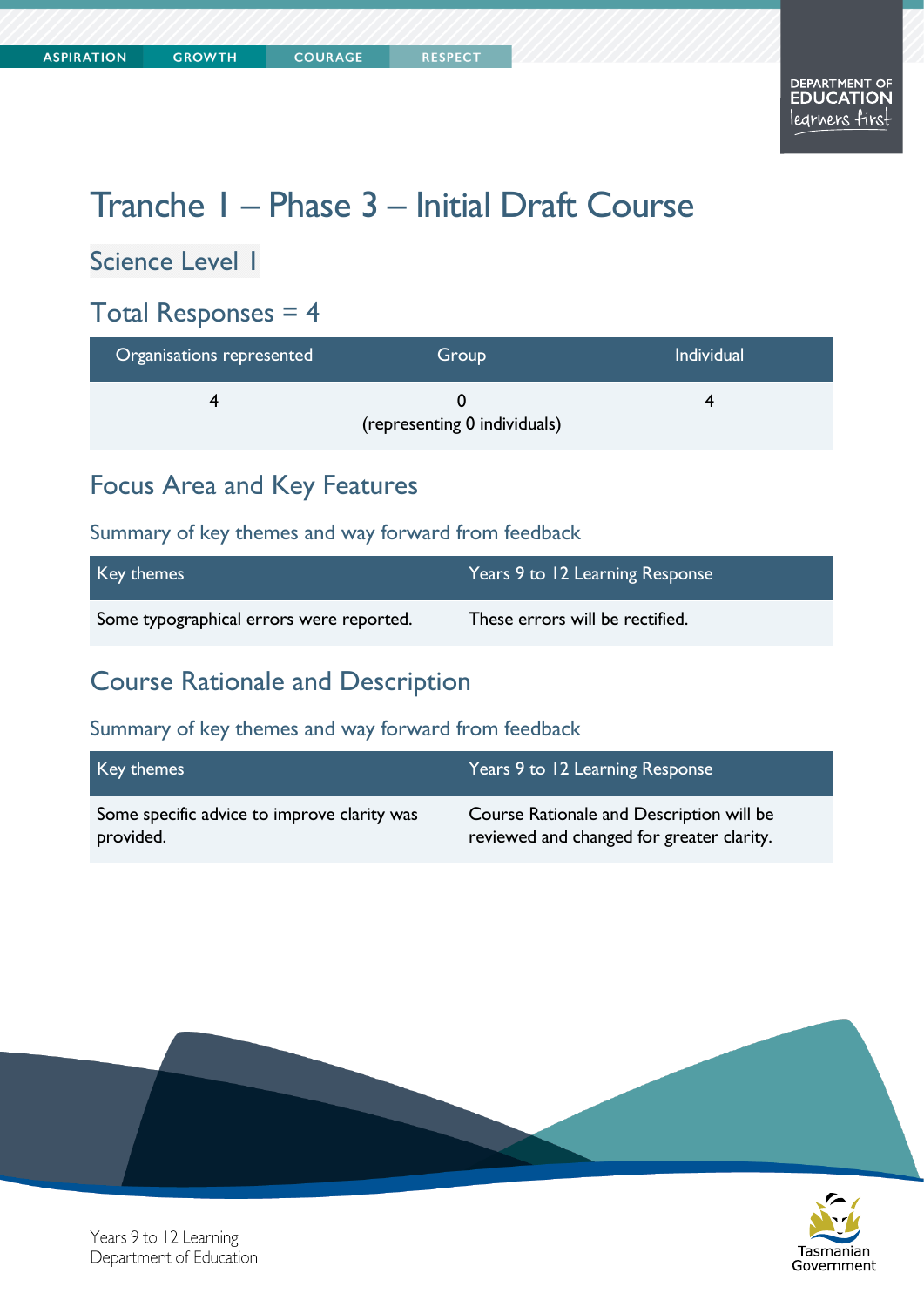# Integration of General Capabilities

#### Summary of key themes and way forward from feedback

| Key themes                                                                                          | Years 9 to 12 Learning Response                                                                                       |
|-----------------------------------------------------------------------------------------------------|-----------------------------------------------------------------------------------------------------------------------|
| The links with the General Capabilities need to<br>be reviewed.                                     | Further explicit links to the General Capabilities<br>throughout the Course Document will be<br>considered.           |
| The inclusion of all Cross-curriculum Priorities<br>makes less sense than the General Capabilities. | How the Cross-curriculum Priorities are<br>included across all courses is being considered<br>by Years 9-12 Learning. |

# Pathways

#### Summary of key themes and way forward from feedback

| Key themes                                                   | Years 9 to 12 Learning Response |
|--------------------------------------------------------------|---------------------------------|
| Some specific advice to assist with clarity was<br>received. | This advice will be considered. |

### Course Requirements

| Key themes                                                                                       | Years 9 to 12 Learning Response                                      |
|--------------------------------------------------------------------------------------------------|----------------------------------------------------------------------|
| There was some confusion between Access and Clarification:                                       |                                                                      |
| Resources for this course.                                                                       | • Access is previous knowledge and skills<br>required of the learner |
|                                                                                                  | • Resources relates to what is required from<br>the provider.        |
| It was stated that the support from a<br>Laboratory Technician or Manager would be<br>essential. | This is outside the scope of the Course<br>Document.                 |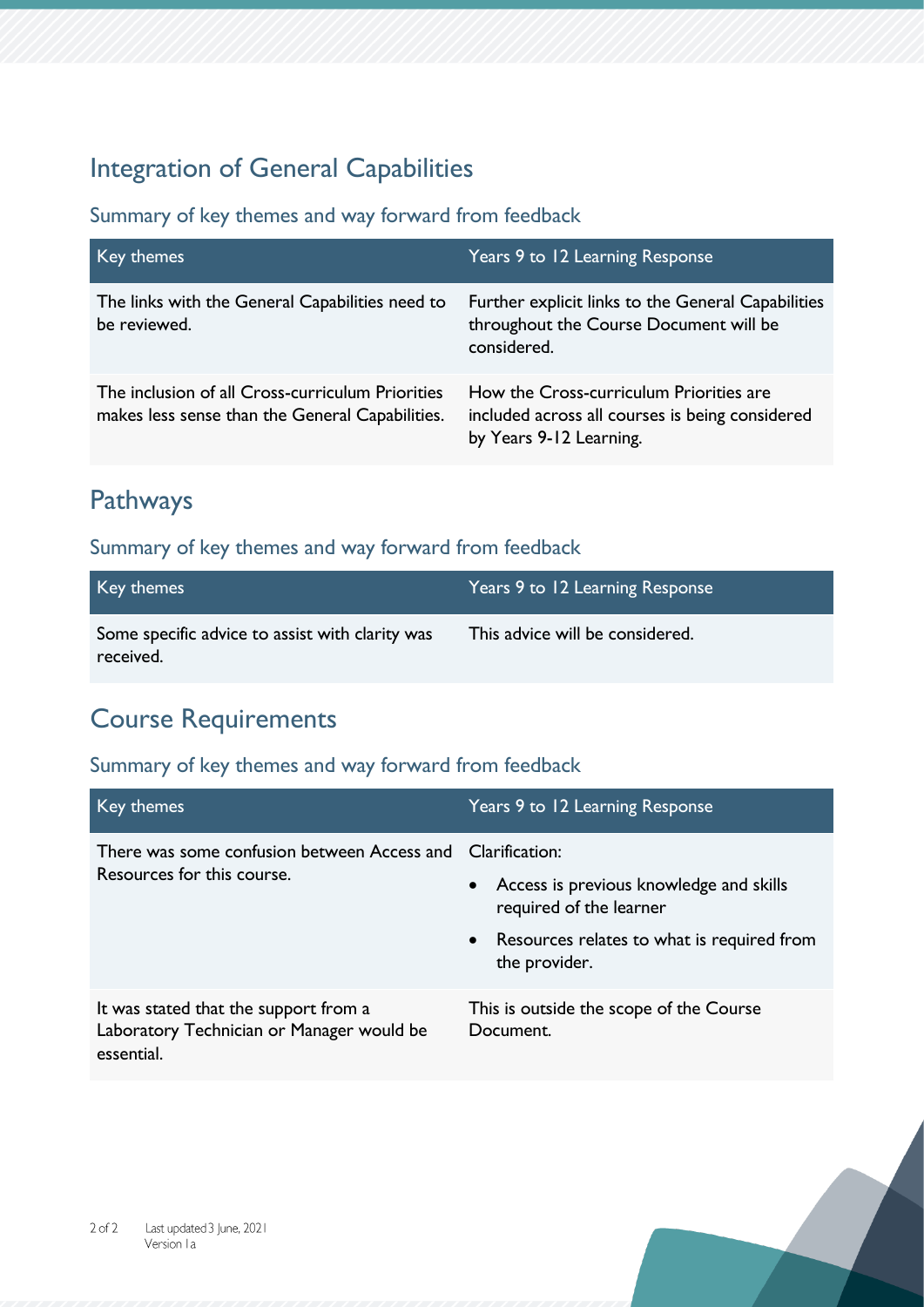# Course Structure, Delivery and Progression

Summary of key themes and way forward from feedback

| Key themes                                                                   | Years 9 to 12 Learning Response                                                                |
|------------------------------------------------------------------------------|------------------------------------------------------------------------------------------------|
| There was some comment on how clear this<br>section was.                     | The clarity of this section across all courses is<br>being reviewed by Years 9 to 12 Learning. |
| There was comment on the appropriate<br>sequence of modules for this course. | The sequence of modules will be reconsidered.                                                  |

# Module Content

| Key themes                                                                                            | Years 9 to 12 Learning Response                                                                                                |
|-------------------------------------------------------------------------------------------------------|--------------------------------------------------------------------------------------------------------------------------------|
| The Learning Outcomes could be clearer.                                                               | The Learning Outcomes will be reviewed for<br>clarity.                                                                         |
| It was noted that the language could be<br>simplified for greater accessibility.                      | The language will be reviewed for great<br>accessibility.                                                                      |
| The level of choice needs to be outlined to align<br>with what is stated in the rest of the document. | This alignment will be reviewed.                                                                                               |
| More detail is required to know exactly what<br>should be taught.                                     | The Module Content will be reviewed to<br>address this within the constraints of the<br>Course Document.                       |
| Some examples of Inquiries would be very<br>useful.                                                   | This will be reviewed and addressed either in<br>the appendices or through an implementation<br>guide for the proposed course. |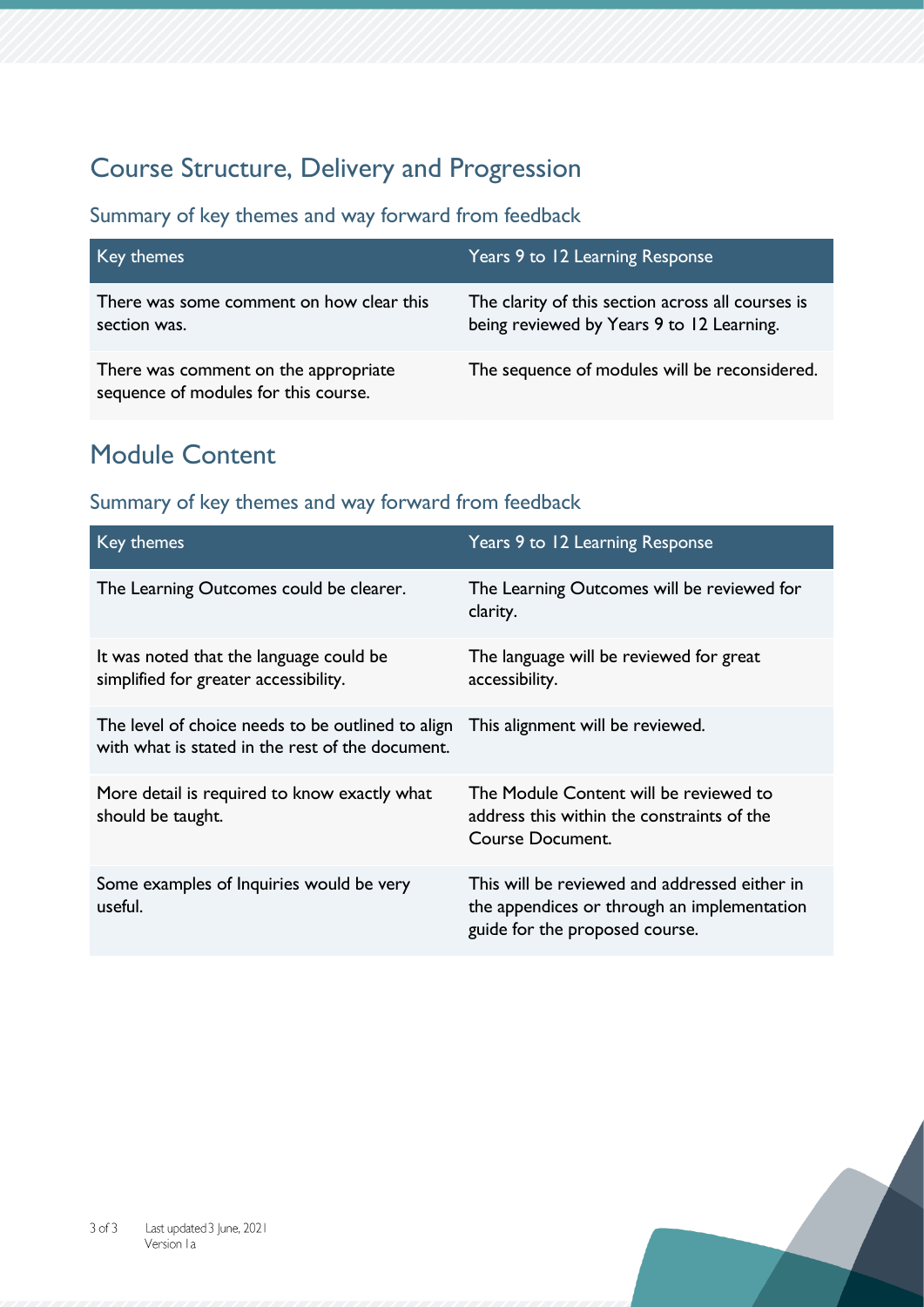# Criteria and Standards

Summary of key themes and way forward from feedback

| Key themes                                                                                                                                       | Years 9 to 12 Learning Response                                                   |
|--------------------------------------------------------------------------------------------------------------------------------------------------|-----------------------------------------------------------------------------------|
| Some specific advice about the Criteria and<br>Standards was received, in particular:                                                            | All this advice will be considered for the final<br>draft of the Course Document. |
| the accessibility of Criteria and<br>$\bullet$<br>Standards as they are currently worded;<br>some standard elements appearing to be<br>$\bullet$ |                                                                                   |
| missing or unclear.                                                                                                                              |                                                                                   |

# Appendix 1 - Line of Sight

#### Summary of key themes and way forward from feedback

| Key themes                                                 | Years 9 to 12 Learning Response |
|------------------------------------------------------------|---------------------------------|
| No responses in relation to this section were<br>received. | <b>NA</b>                       |

# Appendix 2 – Alignment to Curriculum Frameworks

| Key themes                                    | Years 9 to 12 Learning Response |
|-----------------------------------------------|---------------------------------|
| No responses in relation to this section were | <b>NA</b>                       |
| received.                                     |                                 |